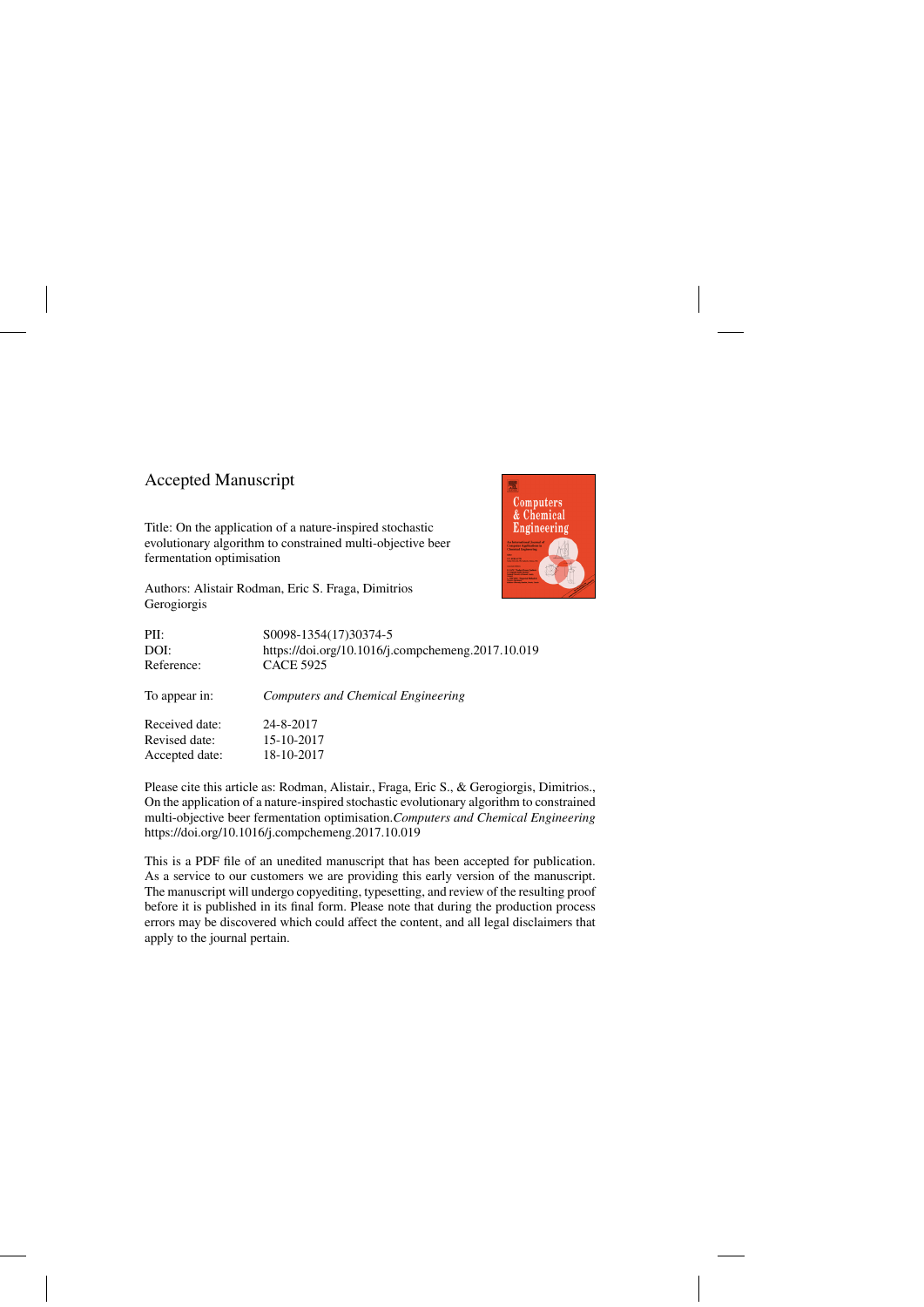## 5I D COEPTI

## **On the application of a nature-inspired stochastic evolutionary algorithm to constrained multi-objective beer fermentation optimisation**

Alistair Rodman<sup>1</sup>, Eric S. Fraga<sup>2</sup>, Dimitrios Gerogiorgis<sup>1\*</sup>

<sup>1</sup> Institute for Materials and Processes (IMP), School of Engineering, University of Edinburgh, Edinburgh, UK

<sup>2</sup> Centre for Process Systems Engineering (CPSE), Department of Chemical Engineering,

University College London (UCL), London, UK

\*Corresponding author: D.Gerogiorgis@ed.ac.uk (+44 131 651 7072)

Graphical Abstract